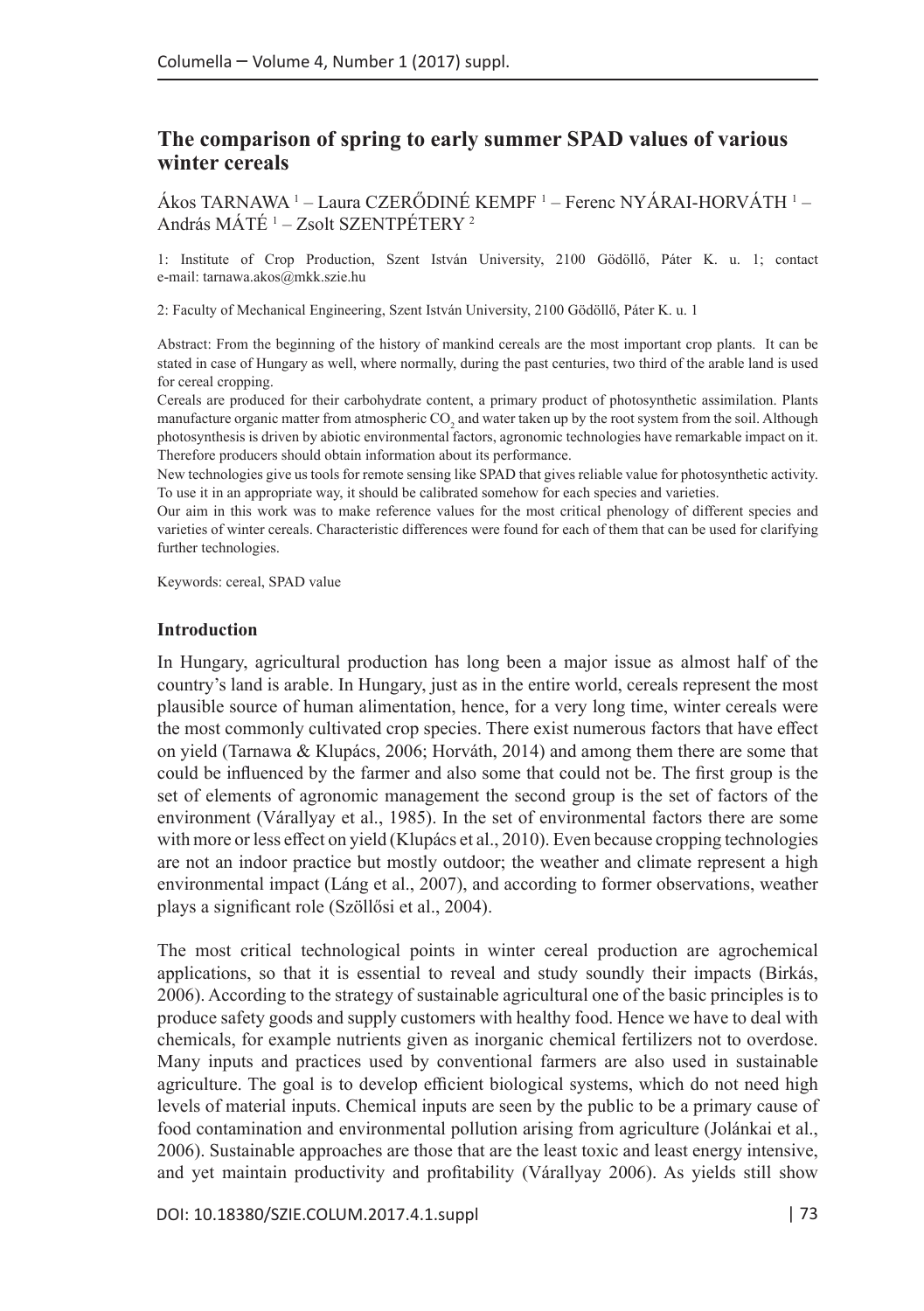lower or higher fluctuation from the long term averages or trends, it should be more than useful to explore how it depends on each element of climate (Pepó, 2010) and technology.

The nitrogen regime of plants has high importance in photosynthetic activity. Strong connection could be found even visually between the color of a crop plant and N supply. That colour, and in parallel the chlorophyll activity can be estimated in an objective way by SPAD analyzer that generates indices on N supply of plants on field. As it measures without destruction, it can be used in different phenological status (Ványiné 2008).

To be able to use the SPAD method for N supply estimation it is necessary to have points to accord. In former studies it was found that even between varieties there can be observed big differences in SPAD values. In this paper our aim is to make reference values for the most critical lifetime of several species and varieties of winter cereals. If characteristic differences could be found for each of them, it can be used for clarifying further technologies.

## **Materials and methods**

At the Gödöllő campus of Szent István University a set of winter cereals were sown on micro-plots  $(1 \text{ m}^2 \text{ each})$  for demonstrational purposes. Among these items normal wheat (Mv Karéj, Mv Nádor, GK Körös, GK Csillag), hybrid wheat (Hyland), special wheats (Mv Alkor, Mv Menket, Mv Hegyes), durum and spelt wheat (Mv Hundur Franckenkorn), triticale (Tátra, Mv Sámán), rye (Várda), barley (Giga, Korsó, KG Puszta) and winter oat (Mv Hópehely) could be found. Items and the relations between them can be seen in Table 1.

The observation was made in 2015 that was a normal cropyear for winter cereals. The soil of that site is forest brown that is favourable for producing those crops.

|  |         |                                                                                   | taxonomy      |                  | Name of item                  |                |
|--|---------|-----------------------------------------------------------------------------------|---------------|------------------|-------------------------------|----------------|
|  | glum    |                                                                                   | genus         | species          |                               | group          |
|  | nude    | Triticum genus                                                                    | Triticum      | aestivum         | Mv Karéj<br>My Nádor          |                |
|  |         |                                                                                   |               |                  | <b>GK Körös</b><br>GK Csillag |                |
|  |         |                                                                                   |               | aestivum, hybrid | Hyland                        | $\mathfrak{D}$ |
|  |         |                                                                                   |               | топососсит       | My Alkor                      |                |
|  |         |                                                                                   |               |                  | Mv Menket                     |                |
|  |         |                                                                                   |               | dicoccum         | My Hegyes                     |                |
|  |         |                                                                                   |               | spelta           | Franckenkorn                  |                |
|  |         |                                                                                   |               | durum            | Mv Hundur                     |                |
|  |         | $\begin{tabular}{c} \bf other than \\ \bf Triticum \\ \bf genus \\ \end{tabular}$ | Triticosecale | $\times$         | My Sámán                      | 3              |
|  |         |                                                                                   | Secale        | cereale          | Várda                         |                |
|  |         |                                                                                   | Triticosecale | $\times$         | Tátra                         |                |
|  | glumous |                                                                                   | Hordeum       | vulgare          | Giga                          | 4              |
|  |         |                                                                                   |               |                  | Korsó                         |                |
|  |         |                                                                                   |               |                  | <b>KG Puszta</b>              |                |
|  |         |                                                                                   | Avena         | sativa           | My Hópehely                   |                |

*Table 1. The items studied in the experiment – name of items and the relations between them.*

In one of the most critical period, the late spring to early summer, chlorophyll activity was estimated by SPAD-502 PLUS analyzer in different phenological stages. On nine occasion the estimations were made:  $23<sup>rd</sup>$  April,  $27<sup>th</sup>$  April,  $30<sup>th</sup>$  April,  $3<sup>rd</sup>$  May,  $7<sup>th</sup>$  May,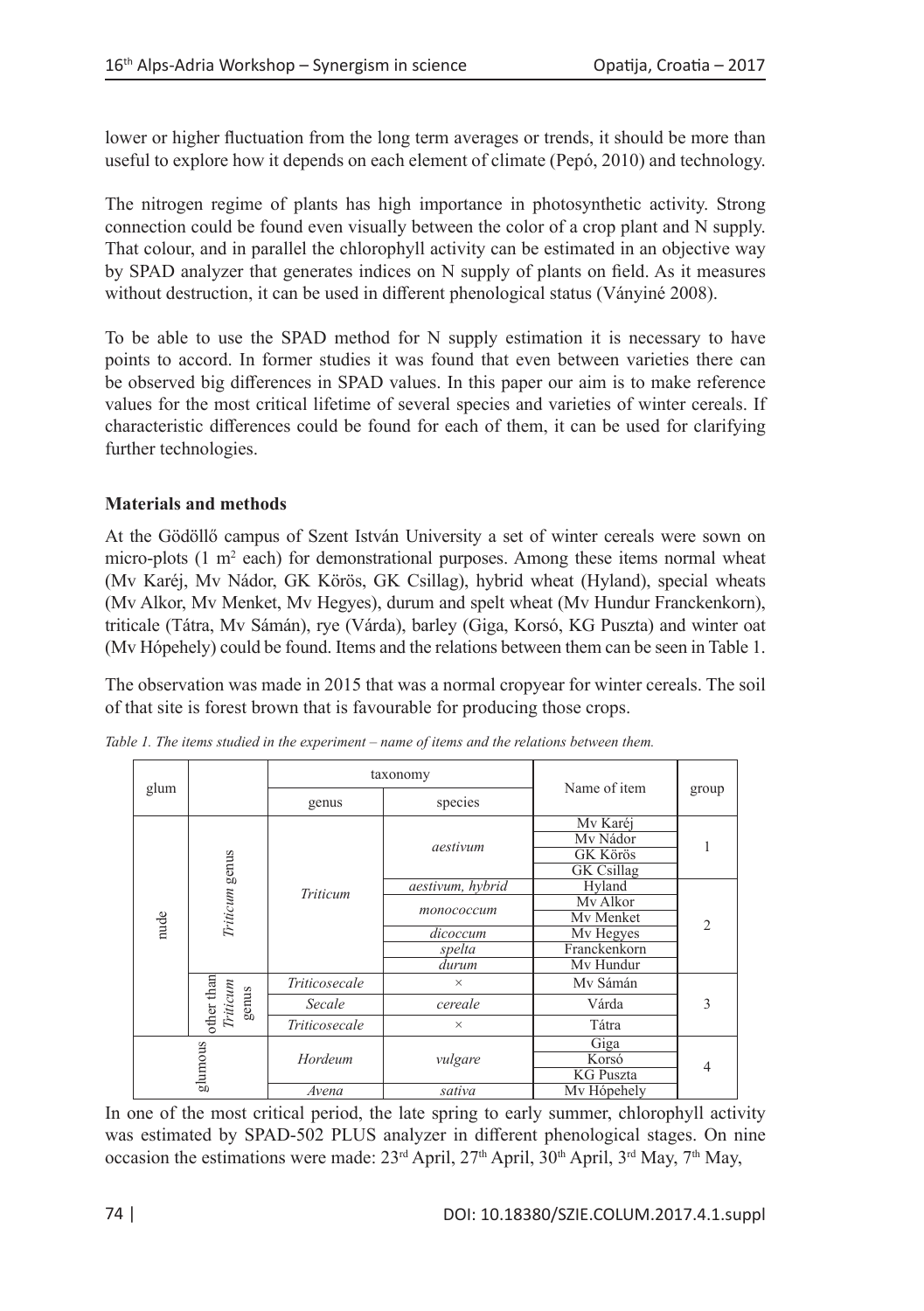$22<sup>nd</sup>$  May,  $28<sup>th</sup>$  May,  $1<sup>st</sup>$  June,  $11<sup>th</sup>$  June. The SPAD values were measured on them regularly in 10 repetitions for each plot in each time. On the series the statistical analysis was performed by using the MS Excel program package.

### **Results and discussion**

On figure 1 to 4 the averages of the measurements could be seen. On figures the solid lines refer for each item but dashed lines are for average of a bigger group. As there are so many items, groups were made along the taxonomical distance. Label of groups can be seen in the last column of table 1.

The first group is formed by the four *Triticum aestivum* varieties. The average results can be seen on figure 1. Even the difference between them seems to be big, the shape of curves are similar; the place of local maximum and minimum point are together for most of them.



*Figure 1. The average result for Triticum aestivum varieties (group 1)*

Second group includes other varieties from the *Triticum* genus. On figure 2 the average SPAD values for them can be seen with the combined average of group 1. Even that group comprises numerous varieties, lower differences can be found in value but bigger variation in the shape of curves.



*Figure 2. The average result for Triticum varieties (group 2) with the combined average of Triticum aestivum varieties (group 1)*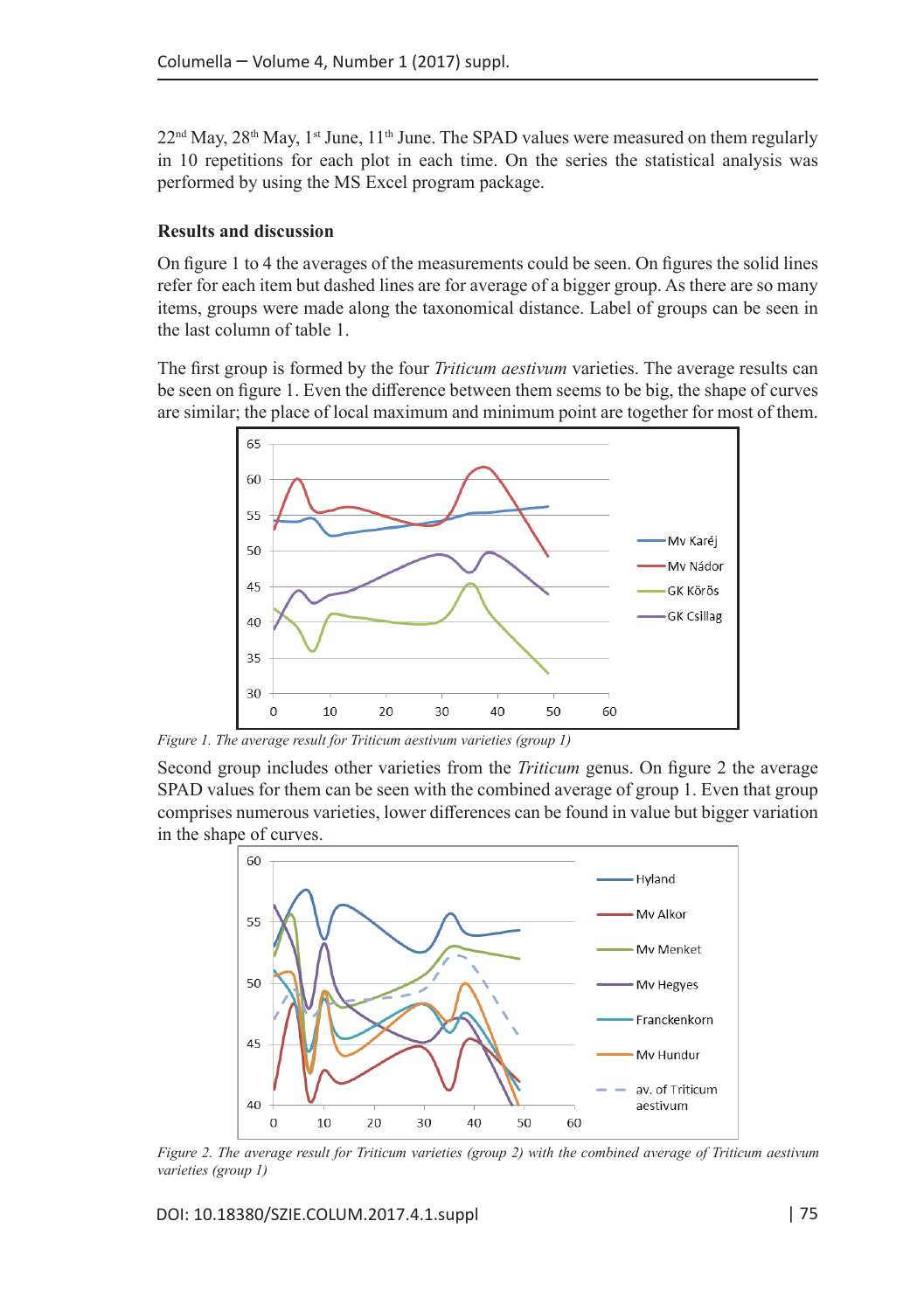Third group is made on nude cereals besides the *Triticum* genus, namely rye and triticale. The rye is comparatively close to wheat as they can be hybridized that results the triticale. As the triticale is closer to wheat, it can be noticed in the similarity to average curves of wheat groups. Rye is differing a bit more (figure 3).



*Figure 3. The average result for non-Triticum nude cereals (group 3) with the combined average of Triticum aestivum varieties (group 1) and Triticum varieties (group 2)*

The last group is a kind of miscellaneous as barley and oat is in it, the base of forming it is that they are all glumous. It can be seen well on figure 4 that the curves of the three barley varieties go similarly but the oat variety (Mv Hópehely) has a diverse performance. As the ripening of barley is earlier, it can be seen that average values are in decline for the last days of measurement.



*Figure 4. The average result for glumous cereals (group 4) with the combined average of Triticum aestivum varieties (group 1), Triticum varieties (group 2) and non-Triticum nude cereals (group 3)*

It can be stated that remarkable differences occurred between the averages. Also, the differences show close correlation with taxonomical distances of the species and varieties examined.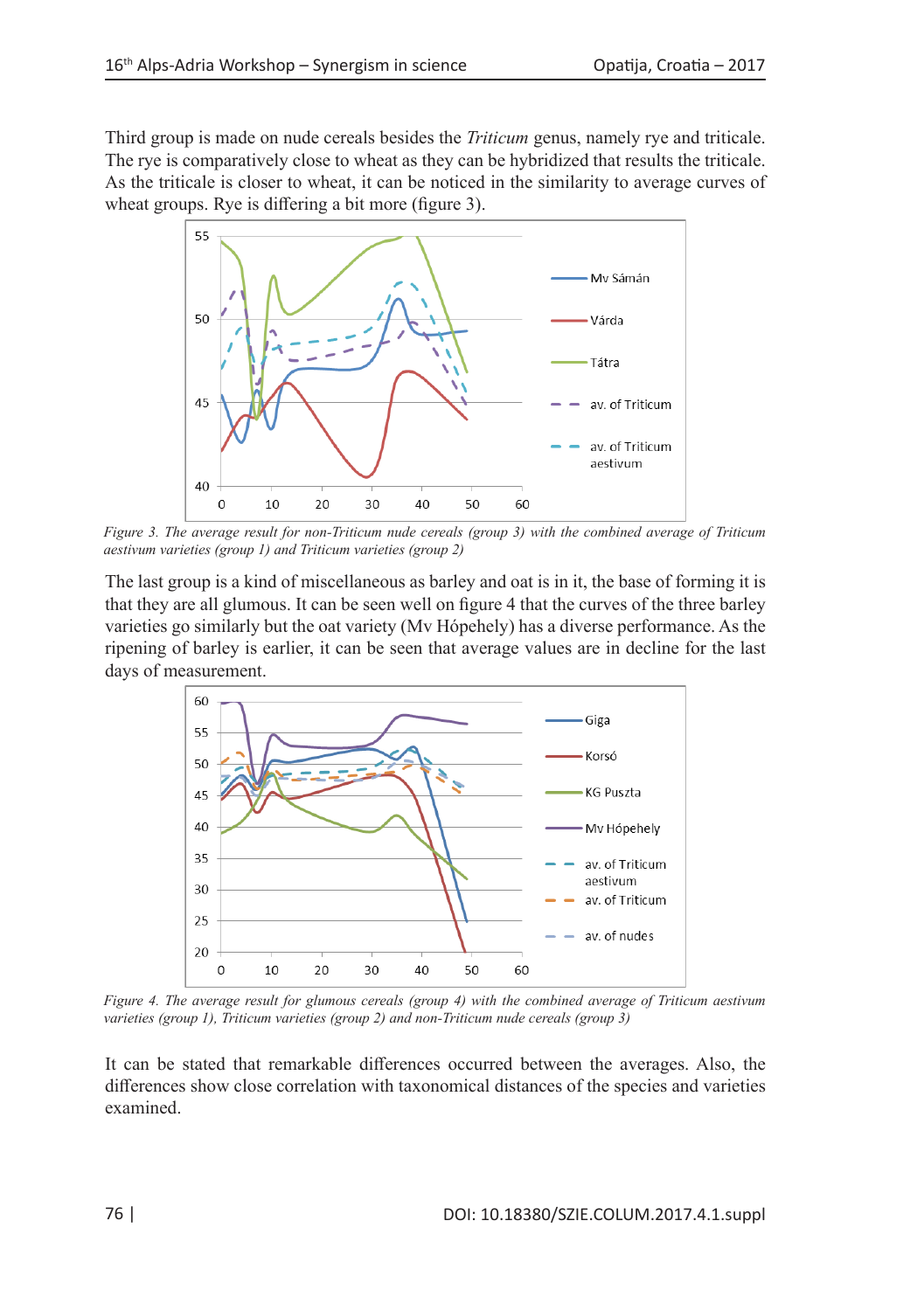### **Conclusions**

Evaluating the results obtained it can be concluded that it is necessary to have reference values not only for each species but for every variety.

The differences in pattern of averages seem to be correlated with taxonomical distances of the crop varieties examined.

#### **Acknowledgement**

The authors are indebted regarding the financial support of VKSZ (VKSZ\_12-1-2013- 0034 - Agrárklíma.2), TÁMOP and KTIA funds of the Government of Hungary

#### **References**

- Birkás M., Dexter, A. R., Kalmár, T., Bottlik, L.: 2006. Soil quality soil condition production stability. Cereal Research Comm. **34.** 1. 135-138. DOI: 10.1556/CRC.34.2006.1.34
- Horváth Cs. 2014. A búza (*Triticum aestivum* L.) tartalékfehérjéi, az ezek minőségét és mennyiségét befolyásoló ökológiai hatások, különös tekintettel a nitrogén tápanyag-ellátásra. Növénytermelés. **63.** 3. 95-125 pp
- Horváth Cs. 2014. Storage proteins in wheat (*Triticum aestivum* L.) and the ecological impacts affecting their quality and quantity, with a focus on nitrogen supply. Columella - Journal of Agricultural and Environmental Sciences **1.** 2. 57-75 pp.
- Jolánkai M., Szentpétery Zs., Hegedűs Z.: 2006. Pesticide residue discharge dynamics in wheat grain Cereal Research Communications. **34.**1. 505-508 pp. DOI: 10.1556/CRC.34.2006.1.126
- Klupács H., Tarnawa Á., Balla I., Jolánkai M.: 2010. Impact of water availability on winter wheat (*Triticum aestivum* L.) yield characteristics. Agrokémia és Talajtan. **59.** 1. 151-156.
- Láng I., Csete L., Jolánkai M. /Eds./: 2007. A globális klímaváltozás: hazai hatások és válaszok. A VAHAVA Jelentés. Szaktudás Kiadó Ház, Budapest.
- Pepó P.: 2010. Adaptive capacity of wheat (*Triticum aestivum* L.) and maize (*Zea mays* L.) crop models to ecological conditions. Növénytermelés. **59.** Suppl. 325-328.
- Szöllősi G., Ujj A., Szentpétery ZS., Jolánkai M.: 2004. A szántóföldi növénytermesztés néhány agroökológiai aspektusa. AGRO-21 Füzetek. **37.** 77-88 pp.
- Tarnawa Á., Klupács H.: 2006. Element and energy transport model for an agricultural site. Cereal Research Communications. **34.** 1. 85-89 pp.
- Ványiné Széles A.: 2008. SPAD érték és a kukorica (*Zea Mays* L.) termésmennyisége közötti összefüggés elemzése különböző tápanyag - és vízellátottsági szinten. PhD doktori értekezés, Debrecen, p. 111.
- Várallay Gy., Szűcs L., Zilahy P., Rajkai K., Murányi A.: 1985. Soil factors determining the agroecological potential of Hungary. Agrokémia és Talajtan. **34.** Suppl. 90-94 pp.
- Várallyay, G.: 2006. Life quality soil food chain. Cereal Research Communications. **34.** (1) 335-339.